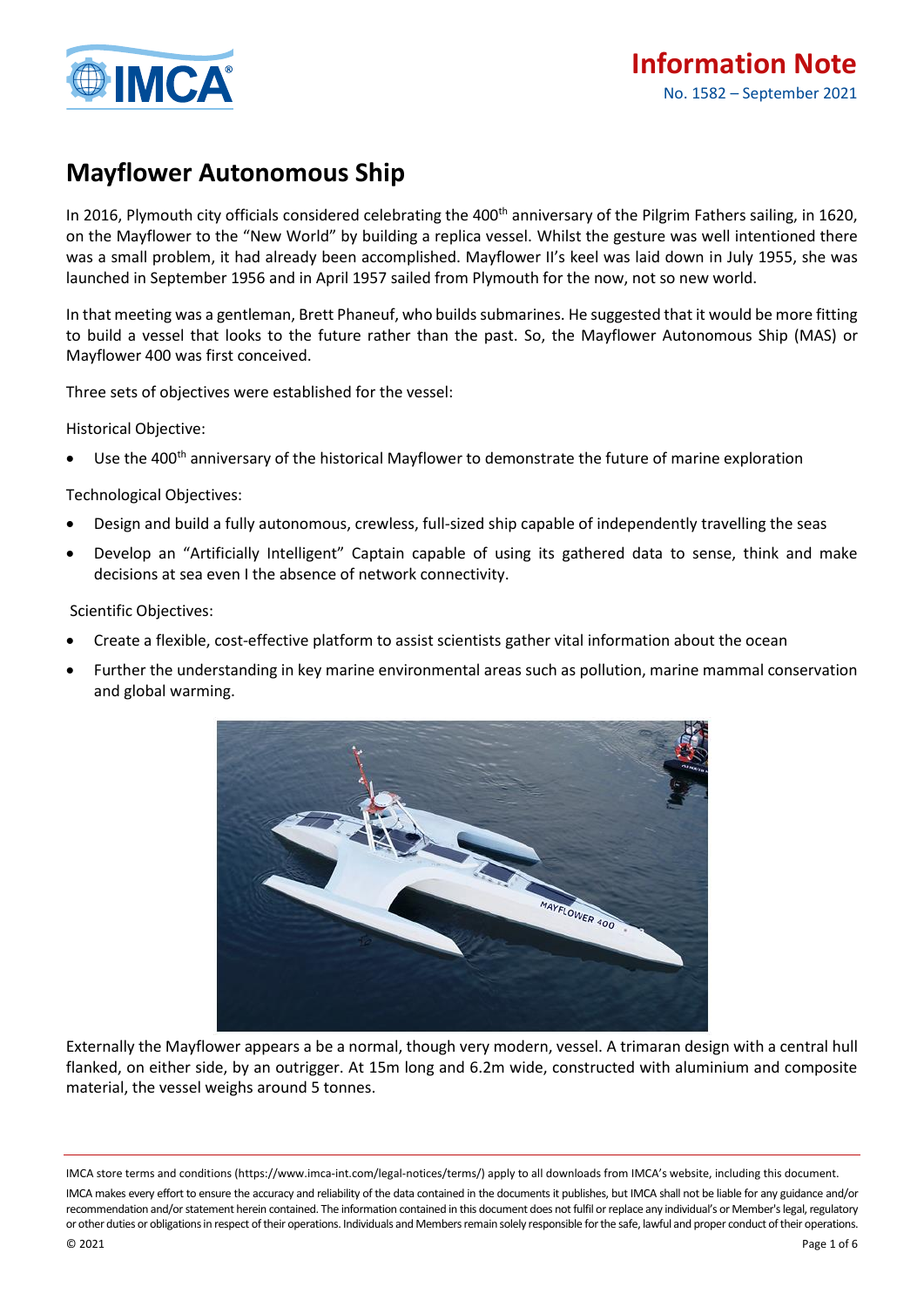Dual 20kW, permanent magnet, electric propulsion motors propel the vessel, and these are in turn powered by a combination of Lithium ion-phosphate batteries and solar panels on the top surface of the deck. A small diesel generator is available to assist charging of the batteries.

With no crew on board, the vessel is equipped with 3 payload bays, for scientific equipment up to 700Kg. Onboard sensors can sample and monitor the quality of water and air, monitor sea level and depth, sample water for pollutants and chemical content and listen for marine mammals.



Conceived in 2016, the vessels main challenge is to complete the 3349 miles journey between Plymouth, Devon, England and Plymouth, Massachusetts, New England (see image 2) autonomously under the control of her AI Captain. During her voyage the Mayflower will pass over the resting place of the RMS Titanic. Brett did however express the hope that he would not actually see the Titanic.

The use of uncrewed surface vessels (USV's) has become more common, in the offshore industry over the last few years, carrying out various types of survey, and their use will increase significantly over the next few years. These USV's, although crewless, are under the control of an operator located remotely either in a remote-control-centre (RCC) also known as a remote-operations-centre (ROC) or onboard another platform or vessel and usually under line of sight (LOS) control. More advanced systems are now capable of over the horizon (OTH) operations where the communication for control and data are provided via satellite link.

Mayflower 400, although able to be controlled remotely by an operator, is designed to be fully autonomous and able to make independent decisions based on the onboard sensor information and edge processing on board the vessel. The vessel is constantly monitored by human operators and can, be controlled, if necessary remotely, although this is precautionary and not the standard mode.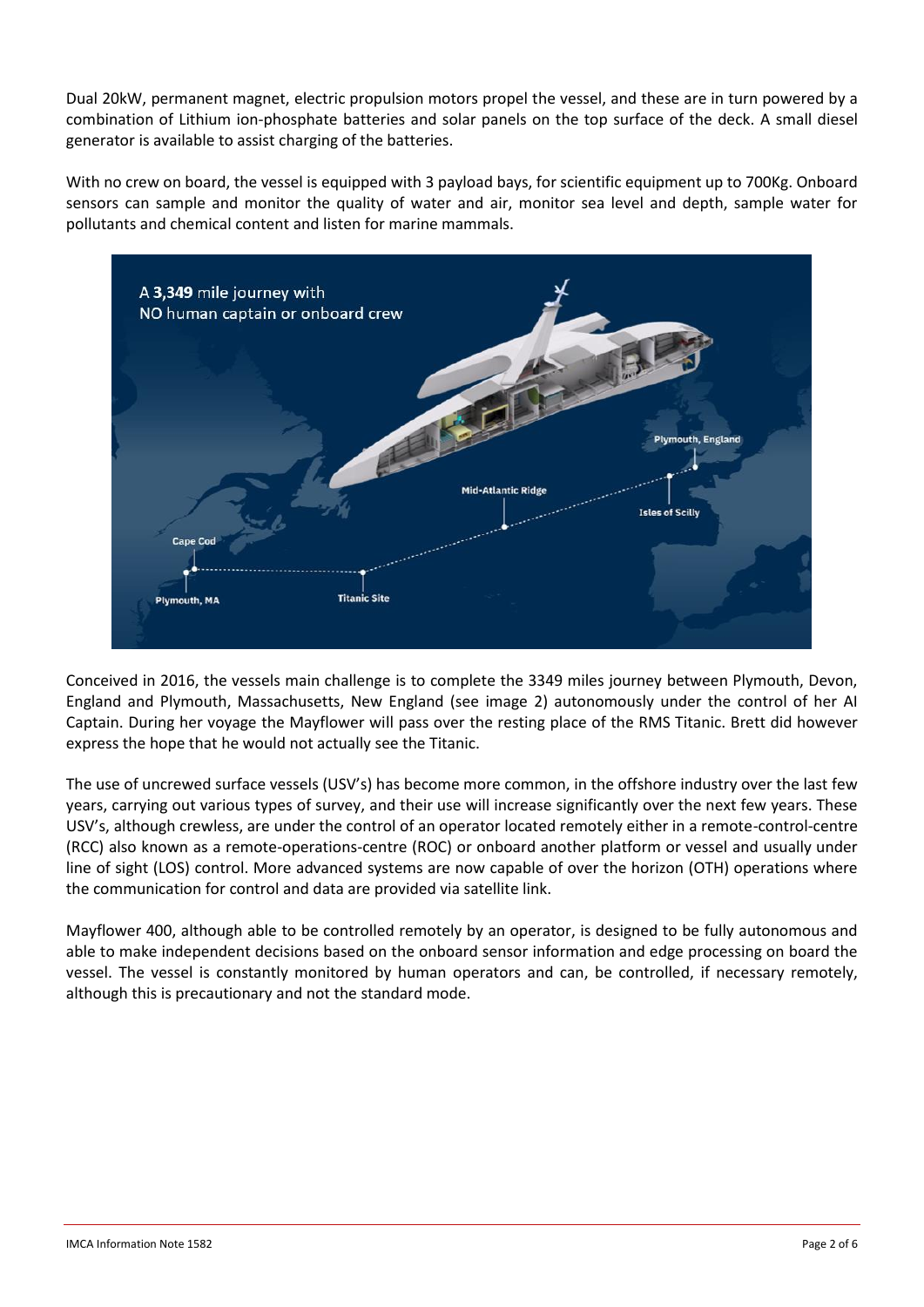# **AI Captain – not "Aye Aye" Captain**

Mayflower 400 is designed and built as a fully autonomous vessel. An onboard decision-making system controlsthe navigation and movements of the vessel. The vessel is constantly monitored and can, if required, be controlled remotely from shore.

The Automated Decision-Making process is achieved by using an Artificial Intelligence Captain (AI Captain).



The 5 basic functions of the MAS 400's AI captain which allow the facilitation of automated decision making are:

- **Sense**
- Assess
- Decide
- **Verify**
- Act

The vessels systems take an unstructured set of inputs, rationalises them and confirms compliance with the rule set and selects the most appropriate action to follow.

#### **Sense**

With no crew on board, Mayflower relies on a series of sensors to monitor the immediate environment around the craft:

- Radar detects multiple hazards ahead of the vessel
- Onboard cameras provide visual images which allow Mayflower to recognise different vessel types and potential hazards such as water-borne debris
- An Automatic Identification System (AIS) provides data on other nearby vessels, class, weight, speed, cargo etc.
- MAS's nautical chart server provides geospatial information for the chosen route
- Fathometer provides water depth information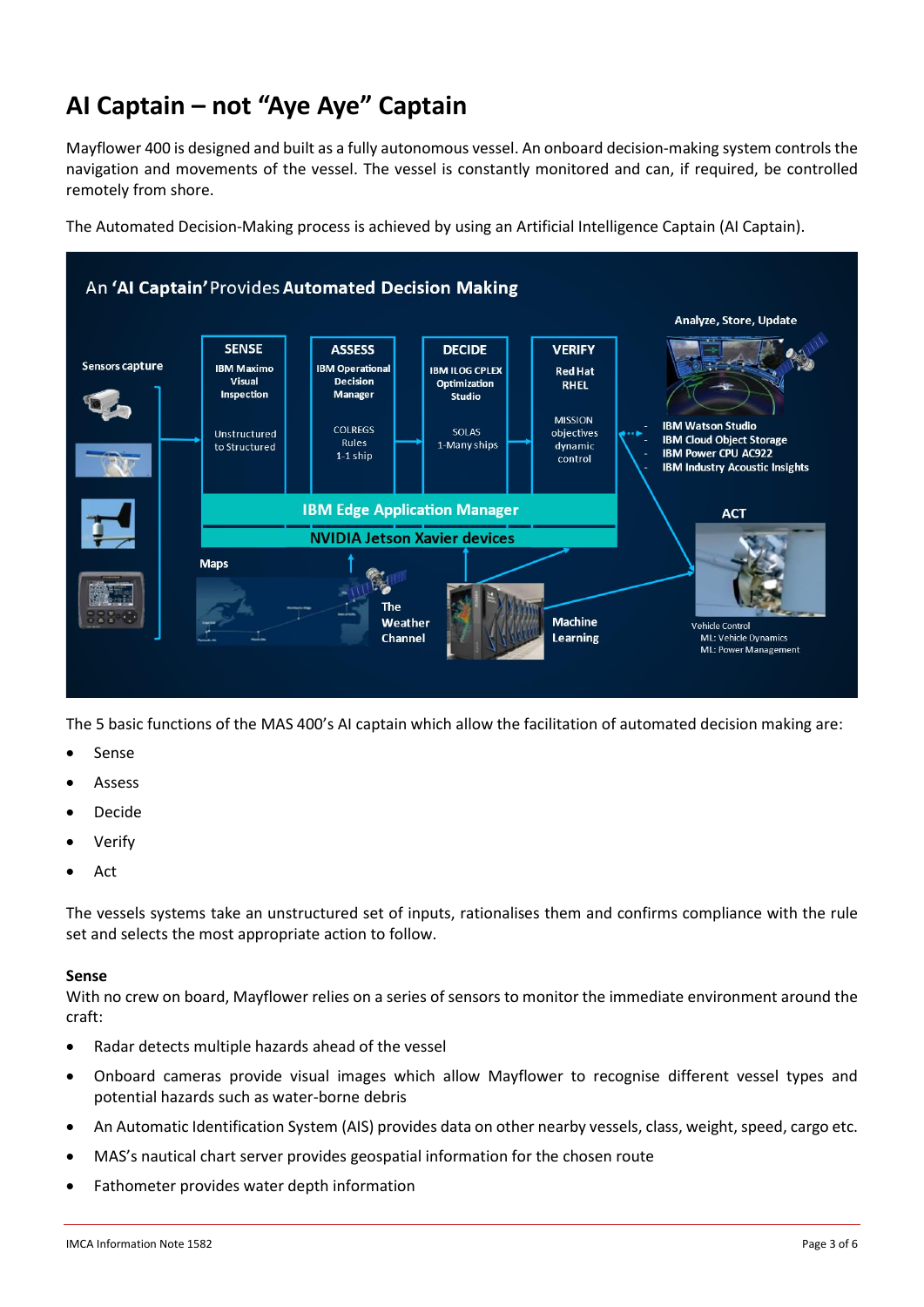- A GPS navigation system provides Mayflower's position, speed, heading and course
- Attitude sensors on board assess local sea state and vessel attitude

To ensure rapid identification an edge based, IBM Maximo visual inspection system uses AI to identify images received from the cameras.

#### **Assess**

An IBM Operational Decision Manager (ODM) is used to assess data based on predetermined rules. In the case of Mayflower, the ODM is programmed to follow the IMO COLREGS and SOLAS rules. The ODM evaluates COLREGS, with respect to other vessels in the vicinity and generates a "risk map" which highlights any potentially unsafe situations. For any given situation the possible options are compared to the rules and the optimum course of action selected. Usually deals with 1-1 vessel situations.

MAS's AI Captain takes the ODM recommendations. image input, current and forecasted weather and assesses several options to avoid a hazard. The IBM ODM system is based on the same systems used in banking to make financial decisions on loans etc.

#### **Decide**

The IBM CPLEX ODM provides a further level of assurance in the decision-making process and assists in filtering and selecting the most appropriate action to be taken considering all of the available inputs and rules. Assesses the situational position between the vessel and all other vessels in the vicinity and allows for weather and available maps considerations.

### **Verify**

Red Hat Enterprise Linux (RHEL) is an open-sourced operating system which, on Mayflower, acts as an emergency management system. In the event that the vessel becomes unresponsive the system will assume control.

#### **Act**

The AI Captain determines the best action for MAS. Mas's Safety Manager verifies the decision is safe and the AI Captain instructs the Vehicle Management system to alter course and speed.

To sense its environment and make smart decisions, without connecting to an onshore computer, IBM Edge Application Manager manages edge computing devices and processes data onboard.

When the vessel has communications with shore, all the latest available data is updated constantly to the onboard storage. If communications are lost, the vessel uses the most up to date data, which has been downloaded. The systems on board sensors provide real time data and provide the basis on which the AI decision making process is made.

In addition to proving the autonomous technology, the main aim of the Mayflower is to provide a platform for scientific experiments to increase our knowledge of the oceans and transform how this data is gathered. To facilitate these experiments Mayflower has 3 payload bays for sensing and recording equipment.

## **On the edge of technology**

Although demonstrating that the use of an autonomous vessel is feasible and possible are high priorities, one of the main objectives of the Mayflower is to provide an autonomous platform for a range of scientific experiments to gather data on the oceans. The need to better understand the impact which we are having on the oceans can be achieved through monitoring various parameters through onboard sensors and experiments. The use of smaller, uncrewed vessels for this purpose allows for this valuable research to be carried over longer time periods, more often, at considerably less cost and in a more environmentally friendly manner.

The vessel utilises Satellite comms, 4G and 5G to communicate between vessel and shore but these can all be intermittent or suffer latency issues. Weather, sea state, physical obstructions or severe vessel attitude could all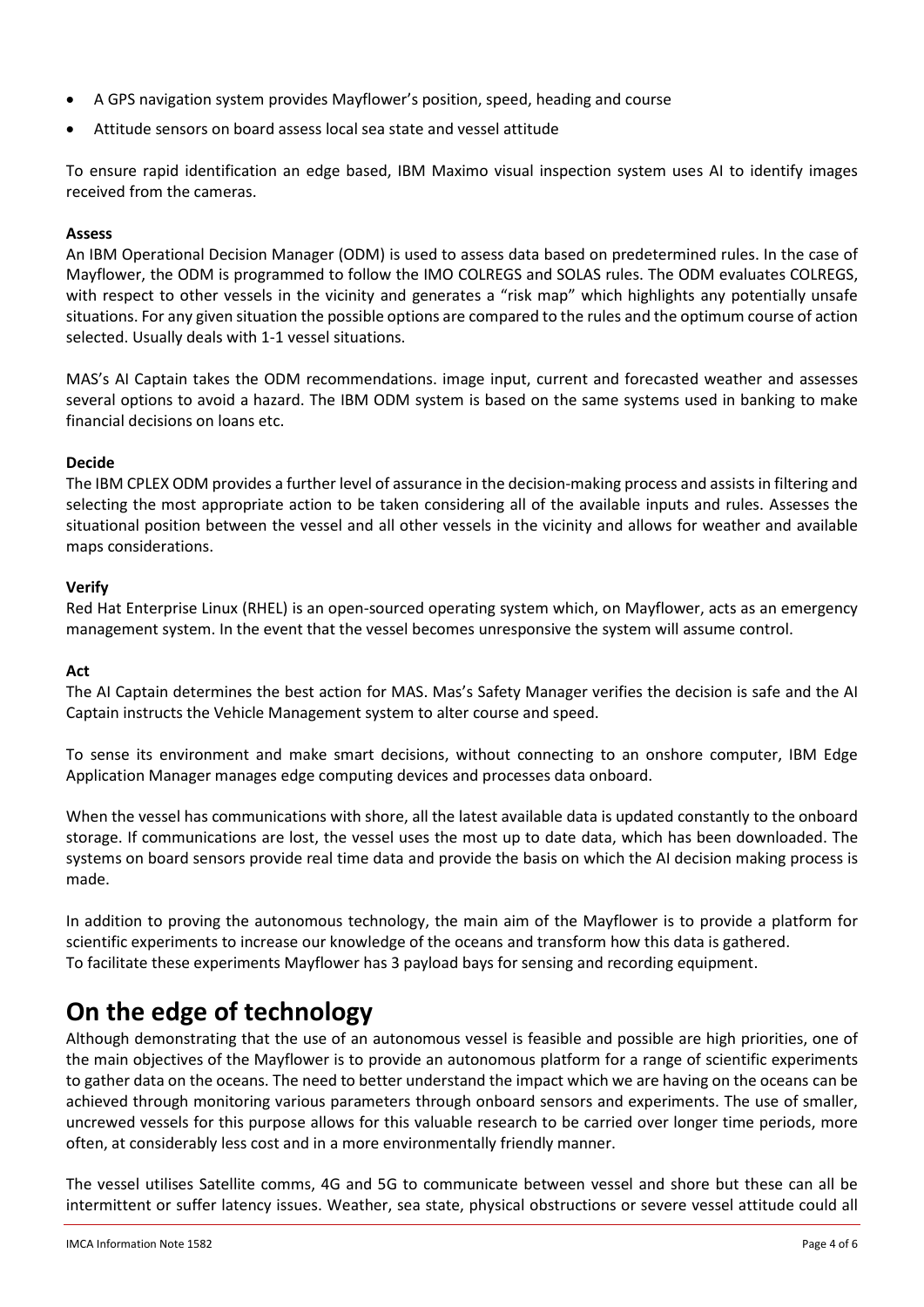

cause communications issues as could systems outage or equipment failure. Whilst system redundancy will allow some protection from equipment failure there is little that can be done about other signal outages. So the craft utilises edge computing, where essential data processing is carried out locally. External data is received on the vessel, and processed data and experiment data is transmitted to shore when there is a stable connection. Since the vessel is autonomous and decides actions for itself this process is not interrupted when a signal loss occurs. Remote control however cannot be achieved without a stable communication signal to the vessel.

Essentially the transmission and receiving of data is carried out using an inbox and outbox type arrangement similar to email systems. When a communications link is available, data is transferred between the vessel and control centre, via cloud synching with the most current data being updated.

An interesting feature of the Mayflower programme is to allow general access to live data from the vessel. Access can be gained a[t https://mas400.com/dashboard](https://mas400.com/dashboard) and allows the viewing of:

- Mission Control data
	- ̶ Weather current and wind conditions, temperature, humidity and pressure
	- **Speed**
	- ̶ Solar Power power from solar panels
	- Battery Battery charge state
	- ̶ Hazard detection hazards detected
	- ̶ Ocean Sound detection
	- ̶ Navigation heading, propellor speed and rudder angle
	- ̶ Status of 4 Raspberry Pi CPU's used for science projects
- Live webcams
	- ̶ Different views from around the vessel
- Mayflower track
	- ̶ Track of the vessel with points of interest (Wrecks, buoys etc) marked.